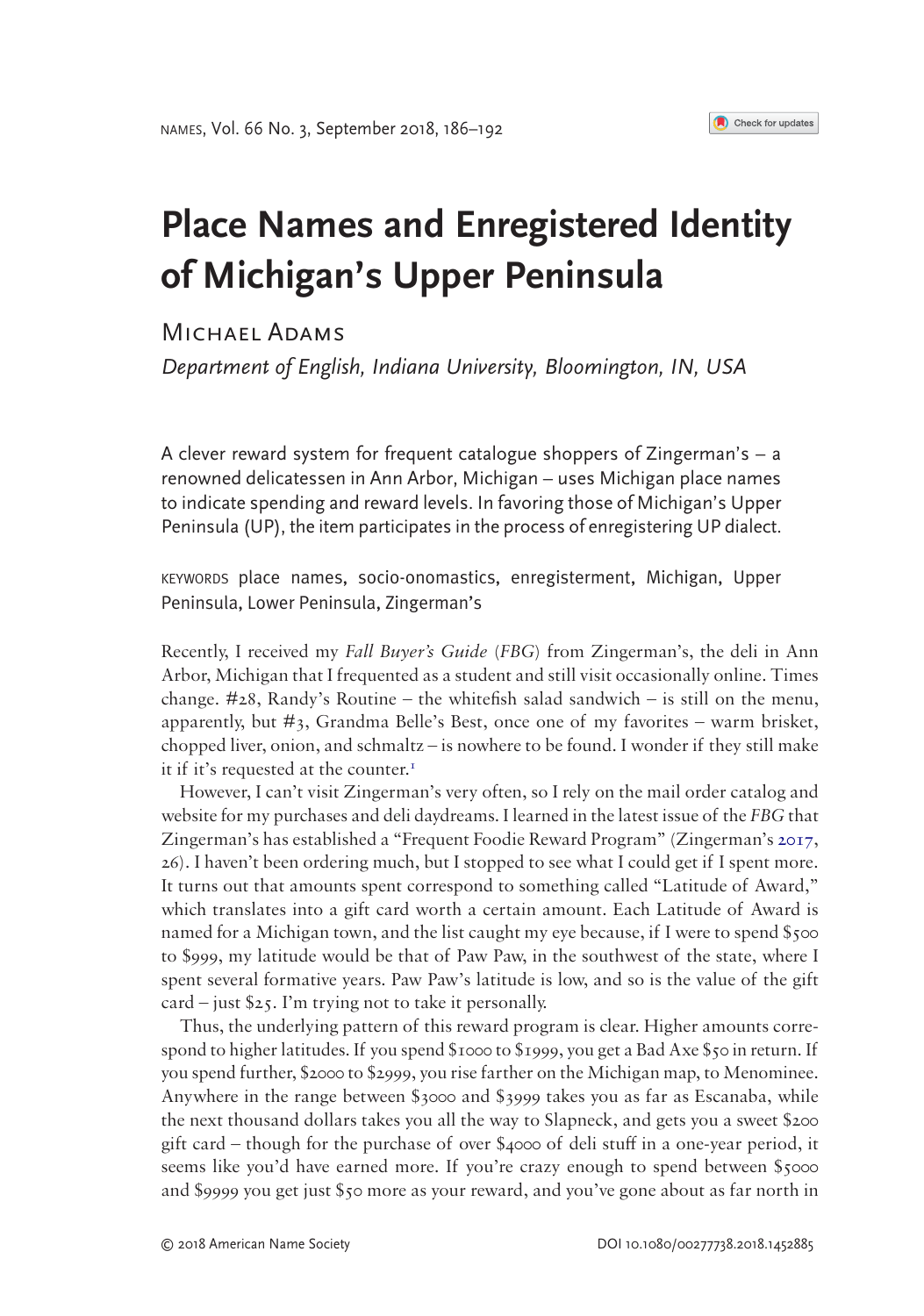Michigan as you can – to Ishpeming. You can stretch a bit further without falling into Lake Superior, however, to Pine Stump Junction, where the prize is  $\S$ 500. In other words, if you've spent \$9999, just spend the extra dollar, because that doubles the value of your gift card. Pine Stump Junction is so far north it's a place without being a town – it's in the forest wilderness of the Upper Peninsula (UP).

*Paw Paw*, *Bad Axe*, *Menominee*, *Escanaba*, *Slapneck*, *Ishpeming*, and *Pine Stump Junction* – they look arbitrary, but these names betray some language attitudes and ideologies, though it's not clear from the *FBG* text which attitudes and ideologies are in play. That depends on who conceived the reward program and chose the latitudes and their particularizing place names. The important issue is this: there's a lot of latitude between Paw Paw and Menominee, but *Bad Axe* is the only other Lower Peninsula (LP) name in the list – five of the seven latitudes have UP names, even though, until you reach Ishpeming, the spending increments are equal. Why the sudden leap to the UP, which has fewer named places and a narrower range of latitudes than the much more populous and extensive mitten?

<span id="page-1-4"></span>It's interesting to wonder whether or not the author of the Frequent Foodie Reward Program is a Yooper – someone from the UP celebrating UP identity with UP names – or someone from the LP – a Looper – who might consider UP names like *Ishpeming* exotic, perhaps even fictional, like *Shangri-la* or *Whoville*.<sup>[2](#page-5-1)</sup> As Remlinger [\(2017](#page-6-1), 28) notes, "speakers" of any language – including Michigander English – "actively and consciously use language to signal who they are and they think others are – 'us' and 'them,' 'insider' and 'outsider,' 'local' and 'transplant.'" Many features of Michigander English serve to identify Yoopers as simultaneously insiders and outsiders, but names are fully part of the "language" Remlinger has in mind. If you know there's a town named *Slapneck*, you're either a Yooper, someone with a UP connection, a frequent visitor to the UP, or you looked it up.

<span id="page-1-6"></span><span id="page-1-5"></span><span id="page-1-1"></span><span id="page-1-0"></span>The UP names in the Frequent Foodies Reward Program participate in a process of social construction of meaning called "enregisterment" that originates in a theory of indexicality, developed by Silverstein [\(1976,](#page-6-2) [2003](#page-6-3)) and elaborated by Agha [\(2003](#page-5-2), [2007](#page-5-3)). Dialects, like that of Michigan's UP, exist when listeners hear them as dialectal and when the listeners talk about other people's talk. If a Looper listener devised the Frequent Foodies Reward Program then the program is a form of Looper talk about Yooper talk – about how UP names are different and belong to a culture noticeably distinct from LP culture, according to those who live, listen, and talk in the LP.

Alternatively, if someone from the UP invented the reward program, it may reflect in-group awareness of out-group talk about in-group talk – in other words, talk about talk about talk. Members of the culture under scrutiny – in this case Yoopers – may figure out ways of reifying that awareness in novelty products from folk dictionaries, like *Sam McCool's New Pittsburghese: How to Speak Like a Pittsburgher* (McCool [1982](#page-6-4); see also Johnstone [2013,](#page-6-5) 159–61), to T-shirts and other stuff – for UP examples, see Remlinger ([2017,](#page-6-1) 100–14). As Remlinger [\(2017,](#page-6-1) 113) puts it:

<span id="page-1-3"></span><span id="page-1-2"></span>In the Upper Peninsula's linguistic landscape, economic and ideological processes have come together both to claim and to sell the idea of local dialect and identity. We have seen that dialect, identity, and place are marketing tools and commodities, though only because they are linked through enregisterment and therefore recognizable and valuable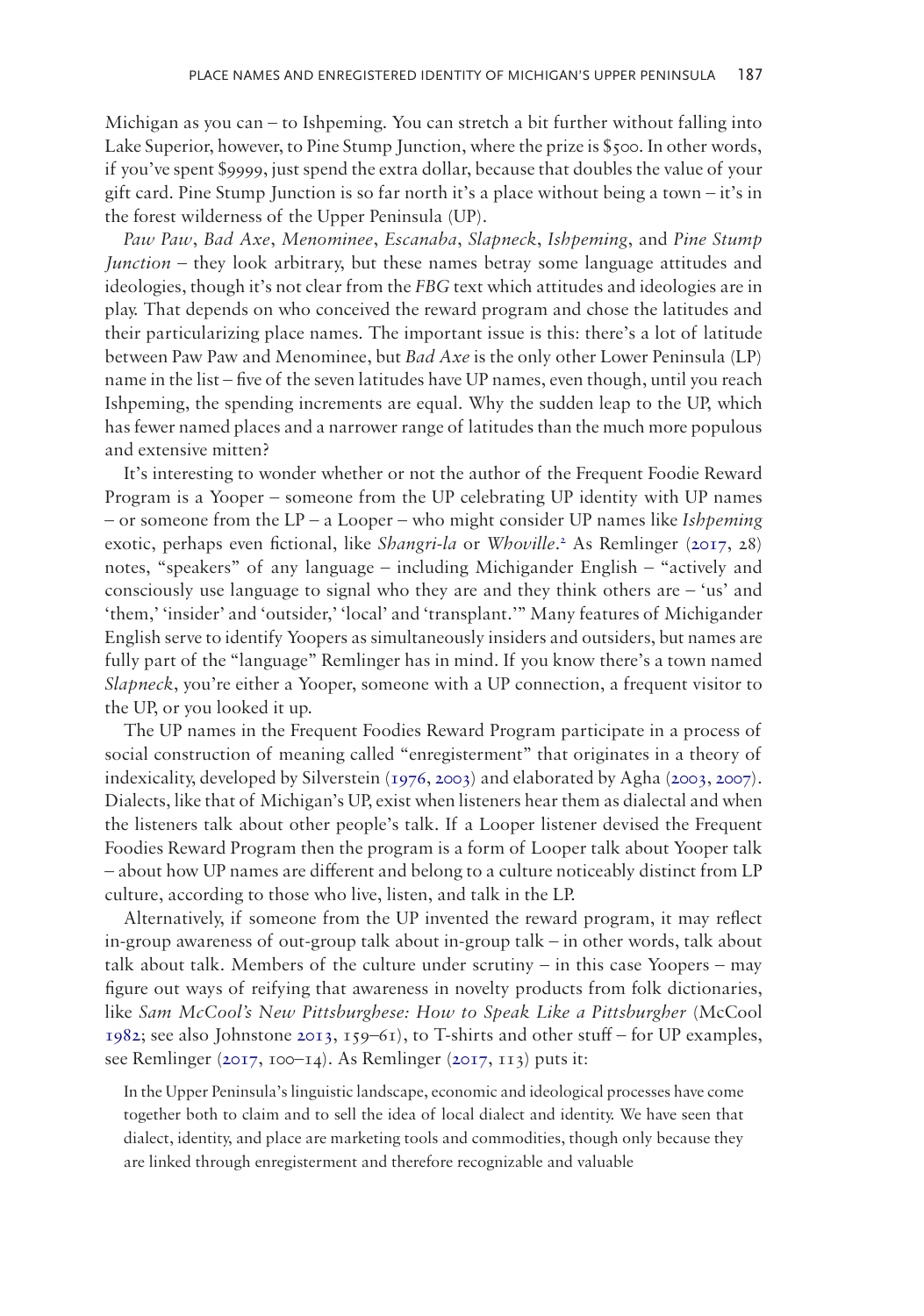<span id="page-2-1"></span><span id="page-2-0"></span>Silverstein's [\(1976, 2003](#page-6-2)) third-order indexicality (see also Adams [2009](#page-5-4); Beal [2009;](#page-5-5) Johnstone [2013,](#page-6-5) 173–95). Almost subversively, in a Looper commercial context, a Yooper copywriter would commodify Yooperness worldwide – or at least in the continental United States (US) – by using recognizably UP names as latitude markers in the reward program.

They're recognizably UP names even for those who don't know much about geography, because the chart that corresponds amounts spent, city name as latitude marker, and gift card value is accompanied by a caricature map of Michigan which clearly shows that most of the names listed belong to the UP. Of course, some of the amounts spent are outlandish and require outlandish latitudes with outlandish town names, like *Slapneck*. But in the middle distance, as far south as *Menominee*, an upper Looper name would serve as well as a lower Yooper name. In other words, whether the UP or the LP is privileged, or whether their contributions to the reward system are balanced, depends on the scale devised to represent relative expenditure and relative rewards. One could devise a reward program using only Van Buren County town names to much the same effect – *Decatur*, *Lawton*, *Paw Paw*, *Covert*, *Breedsville*, *South Haven*, *Lacota* – though admittedly, for evocative quality, *Breedsville* is no *Ishpeming* and *South Haven* no *Slapneck*. Because many imagine the UP as a magical northern wilderness, where walleye and whitefish leap from the glory of Lake Superior into your lap, a place populated by elk, wolverines, and a few people – its names carry a cultural prestige that Van Buren County lacks.

So, to construct the reward program, the author or authors had to settle on a scale – a specifically onomastic scale. How much North America, or how much Michigan, would provide names to signify reward latitudes – and if all of Michigan, then distributed in what fashion? It is in this decision that language ideology intrudes into the project – deliberately or accidentally, the names designate cultural difference and identity. Which names are more interesting, those from the UP or those from the LP, and why? To what extent is the answer a matter of linguistic identity or of brand identity?<sup>[3](#page-5-6)</sup> How intimately do Zingerman's commercial interests and attitudes about Yooper Talk and Looper Talk – not to mention Looper talk about Yooper Talk – intertwine? Names like *Paw Paw* and *Slapneck* end up signifying a lot more than latitudes and rewards.

<span id="page-2-2"></span>In fact, they indicate big cultural differences in very particular terms, a particularity emphasized by how well names contribute to the enregisterment of a variety of American speech. Enregisterment acknowledges "dialects of English of places with particular histories, particular socioeconomic profiles, and specific material and commercial cultures" (Adams [2009](#page-5-4), 116). Like a metaphor, a place name is a shortcut to surplus meaning. True enough, most people shopping in the *FBG* don't know the history behind Ishpeming or Slapneck or *Ishpeming* or *Slapneck*, but they know intuitively that there's a history there – that the places and names are embedded in a factually sedimented context, and that context is a Yooper context. In this respect, a caricature map is a lot like a T-shirt featuring supposedly typical Yooper talk: "Dere's a lot of value in da Yooper place names, like *Ishpeming*, eh?" I agree that no one would buy that T-shirt. Though there's not a whole lot in the place called *Pine Stump Junction*, there's probably something called a *sauna*, that is, a sow·na – the pig pronunciation, rather than what comes before you reap – not a saw·na (see Remlinger [2017](#page-6-1), 59–60, 96–7, 107–9; Rankinen and Albin [2018](#page-6-6)). Zingerman's participates in the enregisterment of Yooper talk by proposing a social value for Yooper place names. It could go a step further by writing catalogue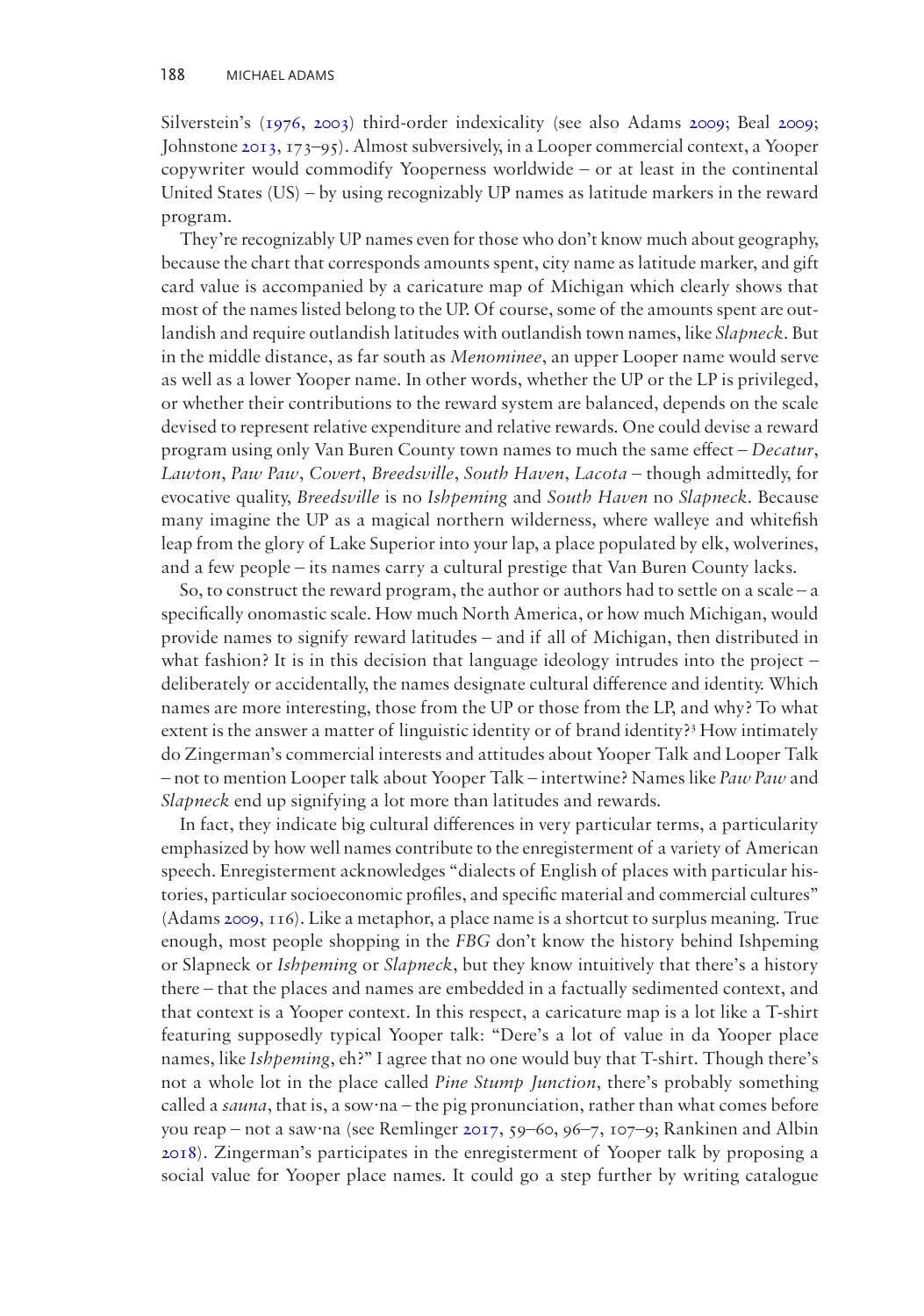copy that had Yoopers eating its signature coffee cakes in the sauna,<sup>[4](#page-5-7)</sup> dwelling on the authentic pronunciation of the Finnish loanword *sauna*, which would work, except that no self-respecting Yooper would be caught dead eating coffee cake in the sauna.

This brings us back to the question: who wrote the catalogue copy – Loopers or Yoopers? I was interested enough to contact Zingerman's, and a fellow named Brad Hedeman responded to my query on 23 October 2017. According to Hedeman, "a few years back" Zingerman's marketers "wanted to give our Frequent Foodie more interesting level names than '1st Level, 2nd level, etc.[.]," and that's when they settled on "little known town names in Michigan." They intended the feature to be "sorta funny." In Hedeman's words: "We figured some folks might think we made them up, and a very small percentage of folks might actually live in those towns or know where they are. Either way, we'd laugh about it." This philosophy covers all the names – including Loopers like *Paw Paw*.

Why more Yooper than Looper names, though? Here Hedeman and I interpret the evidence somewhat differently, as reasonable people sometimes will. I think there's a dose of language attitude implied in the imbalance, whereas Hedeman believes the following:

It was a happy accident that most of the names we liked were in the UP. As a matter of fact, we had to make a conscious effort to select towns in the LP so it didn't look like the UP had all the fun. They've got great names up in the UP …. (personal communication with Brad Hedeman, 23 October 2017)

This isn't the part I'm disputing – *Ishpeming* and *Slapneck* are indeed great names – but I wouldn't call liking the Yooper names an accident, however happy the choice may have been. Part of their greatness from a Looper perspective is that they sound like they come from another place, from another people – which, of course, they do. If you're from the LP, *Petoskey* and *Hamtramck* are familiar – read "normal" – whereas *Ishpeming* and *Menominee* are exotic – read "unfamiliar" – by comparison, but coming from the UP it could be the other way around. This is, needless to say, all a matter of perception – but perception counts in socio-onomastics.

The situation in the Zingerman's marketing department complicates enregisterment a bit. It sounds as if Hedeman, who "produced a list of 20 or so towns [he] thought were fun" was indulging in standard talk about talk, even when he presented the list to the marketing group, which "decided upon [the] seven names [they] liked the best." Everyone in the marketing group is from Michigan, he reports, so they "had a little bit of personal skin in the game." One was from Traverse City, for instance – but that carries an LP perspective. Here's the unexpected twist: "another one of our group had family in the UP and spent a lot of time up there. That member of the group also happens to be the co-founder of Zingerman's Mail Order, so we had to throw him more than a few bones on this one."

The co-founder wasn't personally from the UP but was connected by family to UP culture – he can probably pass as a Yooper. The marketing group knew that, because of this connection, the exotic names would please the boss. When the boss approved the plan, was it almost in-group reappropriation of the names, perhaps not an act of third-order but rather two-and-a-half-order indexicality? The commercial process that produced the latitude-driven Frequent Foodie feature – directly or indirectly – subsumed more than one Michigan identity.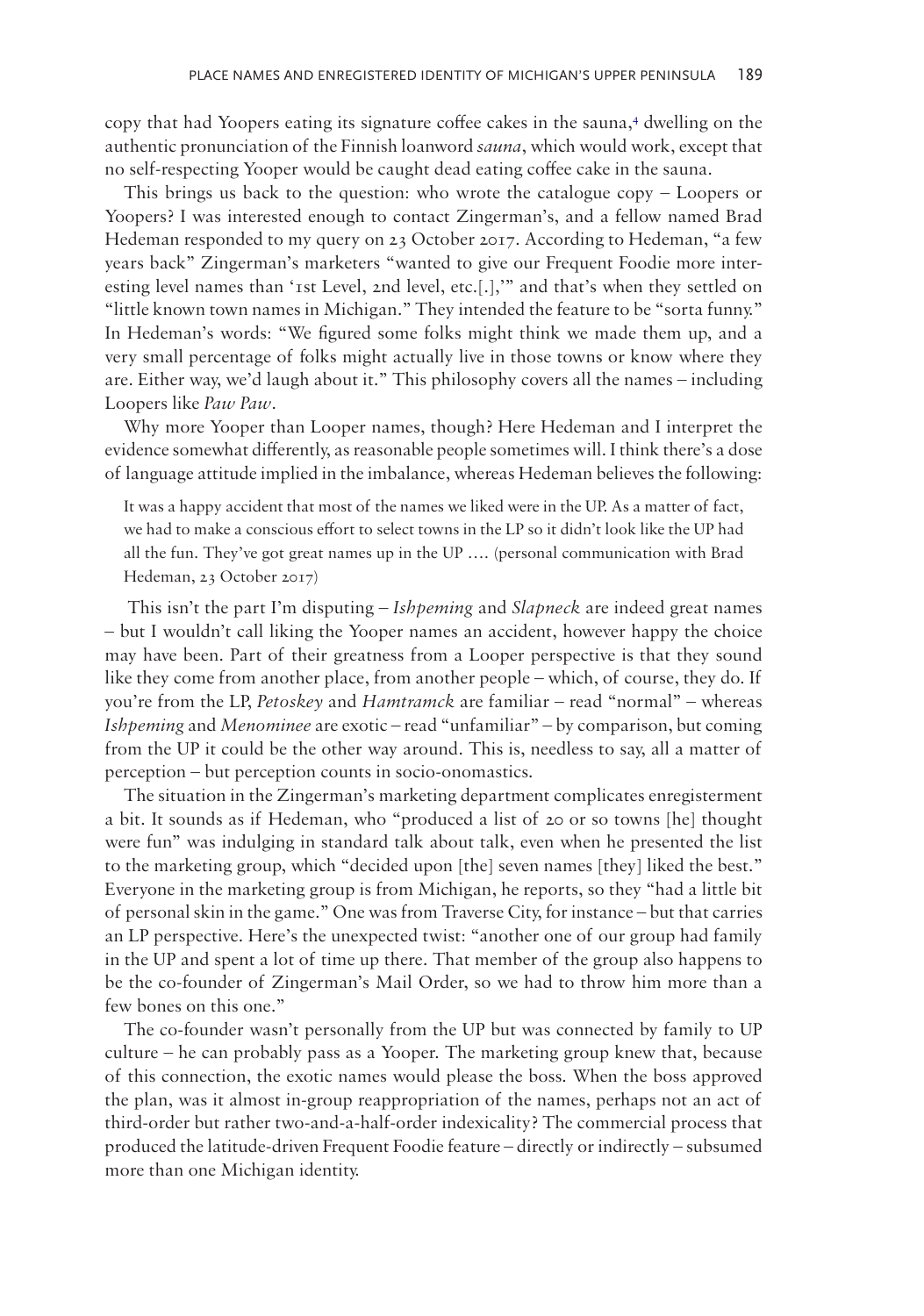<span id="page-4-0"></span>Place names figure in the construction of those identities. First, as (Helleland [2012,](#page-5-8) 99) puts it succinctly, "[p]lace names, like other names, are an indispensable part of human language." Further, "[p]lace names contribute to the feeling of belonging to an area and to a social group within that particular area" (Helleland [2012,](#page-5-8) 109). Thus, you can take the boy out of Paw Paw, but you can't take Paw Paw out of the boy, because *Paw Paw* conveys ineradicable associations. For those who hail from the place called the *UP*, the names of towns not even one's own – *Slapneck* to an Escanaban, *Ishpeming* to a Menomineean – nonetheless signify Yooper identity. That's the in-group perspective, anyway, before one takes enregisterment into account.

Agha [\(2007](#page-5-3), 272) writes of enregistered identity "that the idea of a 'group of persons' cannot be a fundamental (or analytically 'primitive') concept for any social theory. It is a dependent concept, a name for an effect achieved through semiotic activities," such as the construction of Yooper identity by means of a chart and map in which place names play a primary role. Agha [\(2007](#page-5-3), 275) argues further that such "formulations comprise metapragmatic constructs" (more Yooper than Looper names), "made tangible through text-artifacts" – the *FBG*'s chart and map – "made public through their transmission" – in a mail-order catalogue – "made into elements of everyday ritual practices" – eating and shopping – "and thus into signs implicitly communicable to others, and, finally, into models presupposable in behavior by some (but never effectively by all) who are exposed to them."

That is, some who peruse the *FBG* won't find much cultural significance in the catalogue's representation of the reward program – and that's okay. Nevertheless, and however deliberate, the reward program's reliance on Yooper place names is both an act of cultural appropriation or reappropriation – depending on who's doing the appropriating – and cultural recognition, if not outright cultural appreciation, even admitting the possibility that the commercial act in question depends somewhat on stereotype, exoticism, and parody. In any event, it's a tidy example of socio-onomastics that suggests the value of names within theoretical frames – like enregisterment – from which hitherto they have been mostly absent. Place names participate in the enregisterment of dialects like all other indispensable parts of language.

### Acknowledgments

I would like to thank my friend and colleague Kate Remlinger for commenting on more than one draft of this article – I have taken her advice on several points – as well as Brad Hedeman of Zingerman's for commenting so candidly on the creative process behind the Frequent Foodie Reward Program feature – he has been a most forthcoming, supportive, and friendly correspondent.

# Disclosure statement

No potential conflict of interest was reported by the author.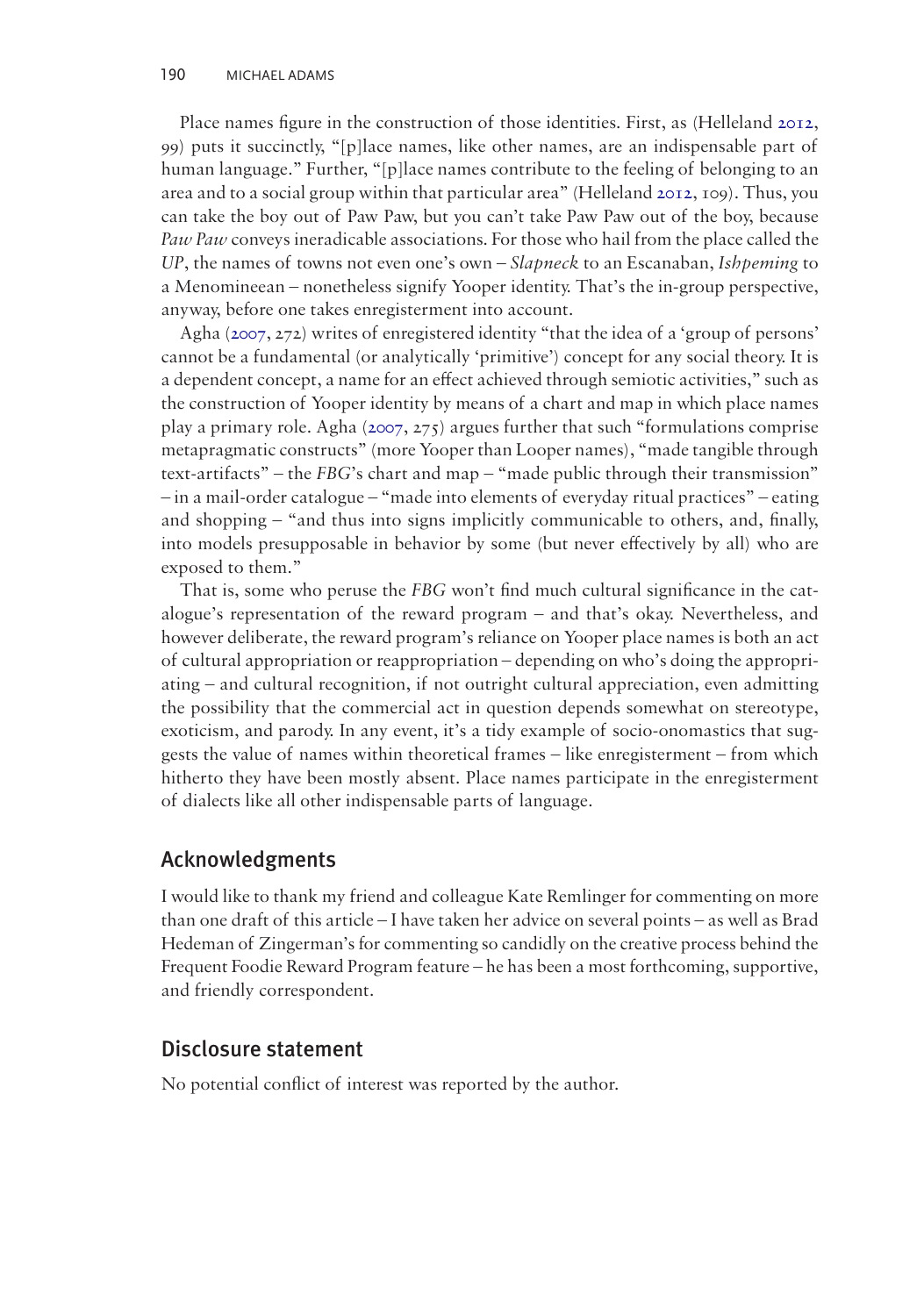#### **Notes**

- <span id="page-5-0"></span><sup>1.</sup> You can imagine my relief when, on 23 October 2017, Brad Hedeman informed me that the old sandwiches are still available for the asking.
- <span id="page-5-1"></span>2. Deciding what to call those living in the LP isn't easy. *Yooper* is well attested for citizens of the UP and has been reappropriated by Yoopers in a blatant act of second-order indexicality. LP folk, arrogating the normative position, see no reason to name themselves, and Yoopers refer to them as *trolls* – that is, people who live under the bridge, in this case the Mackinac Bridge, which connects the two peninsulas (see Houston Hall [2014,](#page-6-7) s.v. "troll," "Yooper"). Sympathetic as I am to Yoopers, I am nonetheless from the LP and uninterested in reappropriating *troll*, so I felt the need to invent a term, in the interest of dispassionate onomastic discourse. After reading an early version of this article, Kathryn Reminger suggested on 28 October 2017 that while she likes the moniker *Looper*, she doesn't think it's quite right, because *Yooper* is founded on *UP*, and *Looper* can't similarly be formed on *LP*. She's right, of course. She proposed *Lopper*, instead, but that can be read as a forestry term more appropriate to life and industry of the UP (see the *Oxford English Dictionary*, s.v. "lopper"  $n<sup>T</sup>$ ). I tried out *Loper*, picking up the first syllable of *Lower*, which makes structural sense but also carries irrelevant connotations having to do with rope- and cabinet-making and dancing (see the *Oxford English Dictionary*, s.v. "loper" *n*.). In the end I returned to *Looper*, formed not on *LP* or *Lower Peninsula* but on *Yooper*, as a mark of respect for the people of the UP and their bold reappropriation of what was no doubt meant originally by Loopers as a derogatory name. In other words, if Loopers don't like *Looper*, they have only themselves to blame.
- <span id="page-5-6"></span><sup>3.</sup> The linguistic and brand identities are not necessarily distinct or competitive – they would overlap and cooperate in brand identities given by Yoopers to products or services identified with UP culture – but the Frequent Foodie Reward Program may serve both masters without overlap, even admitting a residual Yooper interest in the design of the catalogue feature: "Branding adds a dimension to products that was absent from the marketplaces of the past –

<span id="page-5-11"></span><span id="page-5-10"></span>'cultural meaning' which in semiotics is known more specifically as 'connotative meaning.' And the more of such meaning that can be built into a brand, the more likely it will become itself socialized (spread into the social mindset). The cultural meanings of brands can hardly be pinned down exactly. They can only be inferred. They are, in a phrase, 'mental constructs.' These can be defined simply as the culturally shaped images that come to mind in relation to a specific brand" (Danesi [2006](#page-5-9), 22). The brander in this case – Zingerman's in the interest of *Zingerman's* – shaped Michigan – part of its brand identity as an Ann Arbor (that is LP), Michigan corporation – into a humorous take on what it means to be a Michigander, tilting towards the UP and its otherness within the Michigan context. The cultural meanings represented in various forms of enregisterment thus support cultural meanings in the construction of a brand identity and brand community, instantiated in the agency of Brad Hedeman and his marketing colleagues at Zingerman's and in the readership of the *FBG*, a sort of meta-semiotic representation that Silverstein [\(2003\)](#page-6-3) calls a "double arrow of indexicality." When the readership participates in the construction of cultural meanings transactionally – by consuming and receiving rewards for consuming – Zingerman's through the *FBG* inscribes those meanings on members of its brand community as well as on the brand itself.

<span id="page-5-7"></span>4. Zingerman's sells Sour Cream, Hot Cocoa, and Lemon Poppyseed coffee cakes, among others, for \$55 in a box, \$65 in a crate. If you join the Coffee Cake Club for six months, it costs \$230, so you spend \$460 if you want a coffee cake every month of the year (Zingerman's [2017](#page-6-0), 29–30). You can see how quickly one arrives at the latitude of spending marked by *Paw Paw*. If you spring for enough Reuben Sandwich Kits to feed everyone at the tailgate – one kit at \$200 serves eight (Zingerman's [2017,](#page-6-0) 13) – then *Bad Axe* is soon in sight. They have tailgate parties up there in the UP, but not in the sauna, where crumbs are unacceptable and one should focus on the pleasures of the sauna itself, without gustatory distractions. Well, beer is allowed.

### Bibliography

<span id="page-5-4"></span>Adams, Michael. [2009.](#page-2-0) "Enregisterment: A Special Issue." *American Speech* 84 (2): 115–117.

- <span id="page-5-2"></span>Agha, Asif. [2003.](#page-1-0) "The Social Life of Cultural Value." *Language and Communication* 23 (3-4): 231–273.
- <span id="page-5-3"></span>Agha, Asif. [2007](#page-1-1). *Language and Social Relations*. Studies in the Social and Cultural Foundations of Language 24. Cambridge: Cambridge University Press.
- <span id="page-5-5"></span>Beal, Joan C. [2009.](#page-2-1) "Enregisterment, Commodification, and Historical Context: 'Geordie' versus 'Sheffieldish'." *American Speech* 84: 118–137.

<span id="page-5-9"></span>Danesi, Marcel. [2006](#page-5-10). *Brands*. London: Routledge.

<span id="page-5-8"></span>Helleland, Botolv. [2012](#page-4-0). "Place Names and Identities." *Oslo Studies in Language* 4 (2): 95–116.